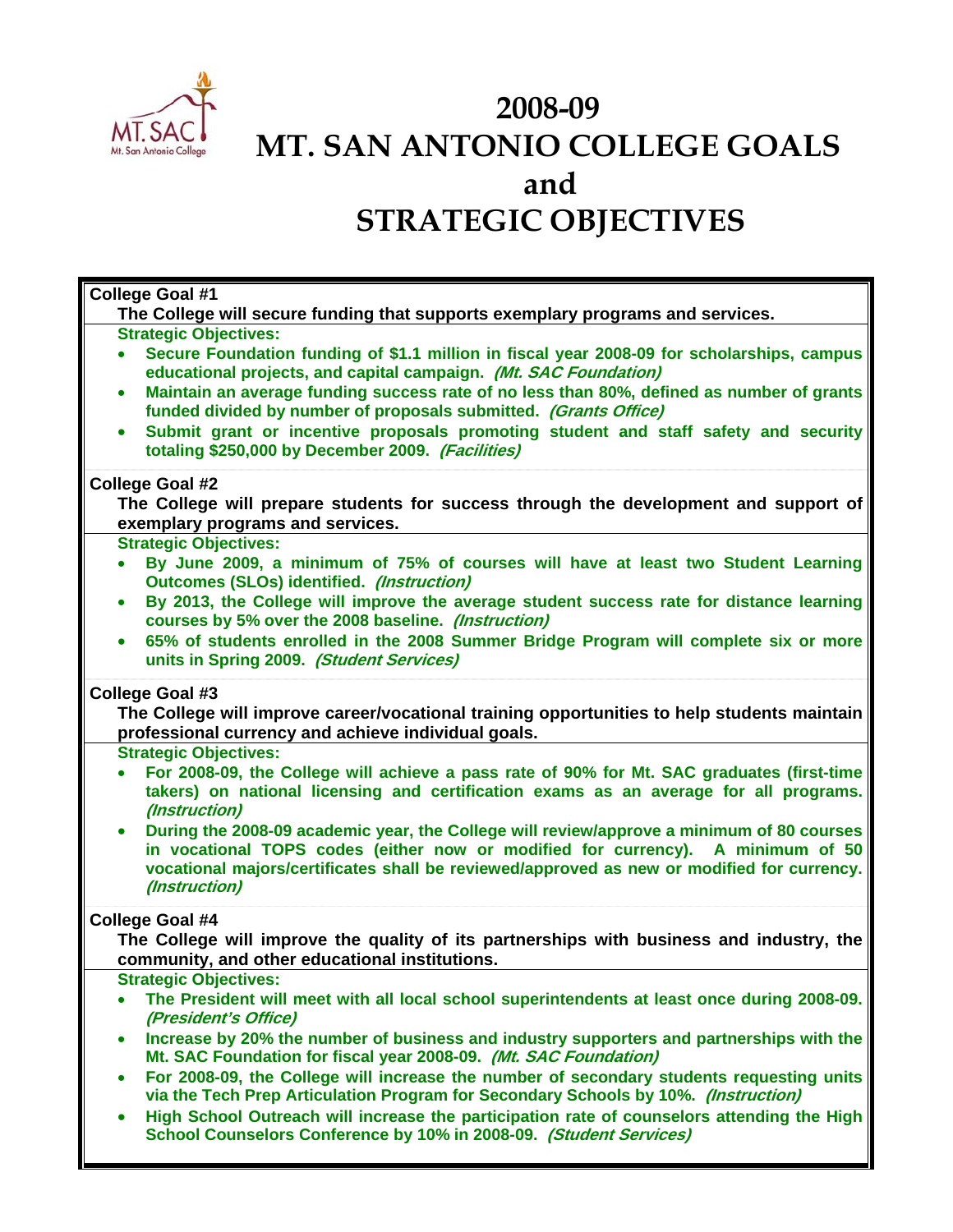÷.

| College Goal #5<br>The College will utilize and support appropriate technology to enhance educational<br>programs and services.                                                                                                                                                                                                                                                                                                                                                                                                                                                                                                                                                                                                                                 |
|-----------------------------------------------------------------------------------------------------------------------------------------------------------------------------------------------------------------------------------------------------------------------------------------------------------------------------------------------------------------------------------------------------------------------------------------------------------------------------------------------------------------------------------------------------------------------------------------------------------------------------------------------------------------------------------------------------------------------------------------------------------------|
| <b>Strategic Objectives:</b><br>Implement Luminis Campus Portal and Banner Web Self Service modules by January 1,<br>$\bullet$<br>2009. Full use of portal by students and faculty for summer 2009. (Information Technology)<br>In conjunction with the Technical Services and Information Technology units, implement<br>$\bullet$<br>standardized Audio Visual systems in all permanent classrooms and laboratories by<br>December 2010. (Facilities)<br>In conjunction with the Information Technology unit, install telephones in all permanent<br>$\bullet$<br>classrooms by December 2009. (Facilities)<br>The College will meet 100% of new requests made in the 2008-09 academic year for closed<br>$\bullet$<br>captioning of videos and DVDs. (DSP&S) |
| College Goal #6<br>The College will provide opportunities for increased diversity and equity for all across<br>campus.                                                                                                                                                                                                                                                                                                                                                                                                                                                                                                                                                                                                                                          |
| <b>Strategic Objectives:</b><br>Increase opportunities for diversity in employment by identifying at least five (5) new<br>$\bullet$<br>recruitment sources targeting underrepresented applicant groups. (Human Resources)<br>The ASPIRE (African American Student Success Program Inspiring Responsibility for<br>$\bullet$<br>Education) program, designed to enhance the success rates of African American students,<br>will increase the student participation rate by 50% by June 2009. (Student Services)                                                                                                                                                                                                                                                 |
| <b>College Goal #7</b><br>The College will increase access for students by strengthening recruitment and<br>opportunities for full participation in College programs and services.                                                                                                                                                                                                                                                                                                                                                                                                                                                                                                                                                                              |
| <b>Strategic Objectives:</b><br>Conduct annual focus groups with students to assess needs and develop three<br>$\bullet$<br>promotional brochures plus informational materials for Student Services departments<br>to promote opportunities and open access to students. (Marketing)<br>The number of students participating in the "Cash for College" and the "It's Not Too<br>$\bullet$<br>Late" financial aid and recruitment events will increase by 20% and will be expanded to<br>include an on-campus program effort of similar design during the spring of 2009.<br>(Student Services)                                                                                                                                                                  |
| College Goal #8<br>The College will encourage and support participation in professional development to<br>strengthen programs and services.                                                                                                                                                                                                                                                                                                                                                                                                                                                                                                                                                                                                                     |
| <b>Strategic Objectives:</b><br>Increase the number of workshops offered via POD/PDC by 5% in comparison to the<br>previous fiscal year offerings. (Human Resources)<br>By June 2009, in accordance with the Basic Skills Action Plan, the College will develop/<br>$\bullet$<br>implement a new Teaching & Learning Center to enhance professional learning related to<br><b>Basic Skills. (Basic Skills Committee)</b>                                                                                                                                                                                                                                                                                                                                        |
| College Goal #9<br>The College will provide facilities and infrastructure that support exemplary programs and<br>consider the health and safety of the campus community.                                                                                                                                                                                                                                                                                                                                                                                                                                                                                                                                                                                        |
| <b>Strategic Objectives:</b><br>Increase the capacity of the Mt. SAC on-site computer network by upgrading main<br>$\bullet$<br>connection (backbone) speed and capacity by June 30, 2009. (Information Technology)<br>Remove 25% of physical barriers to accessibility on campus as identified by the 2008<br>$\bullet$<br>transition plan by June 2010, with focus on restroom accessibility in permanent buildings.<br><i>(Facilities)</i>                                                                                                                                                                                                                                                                                                                   |